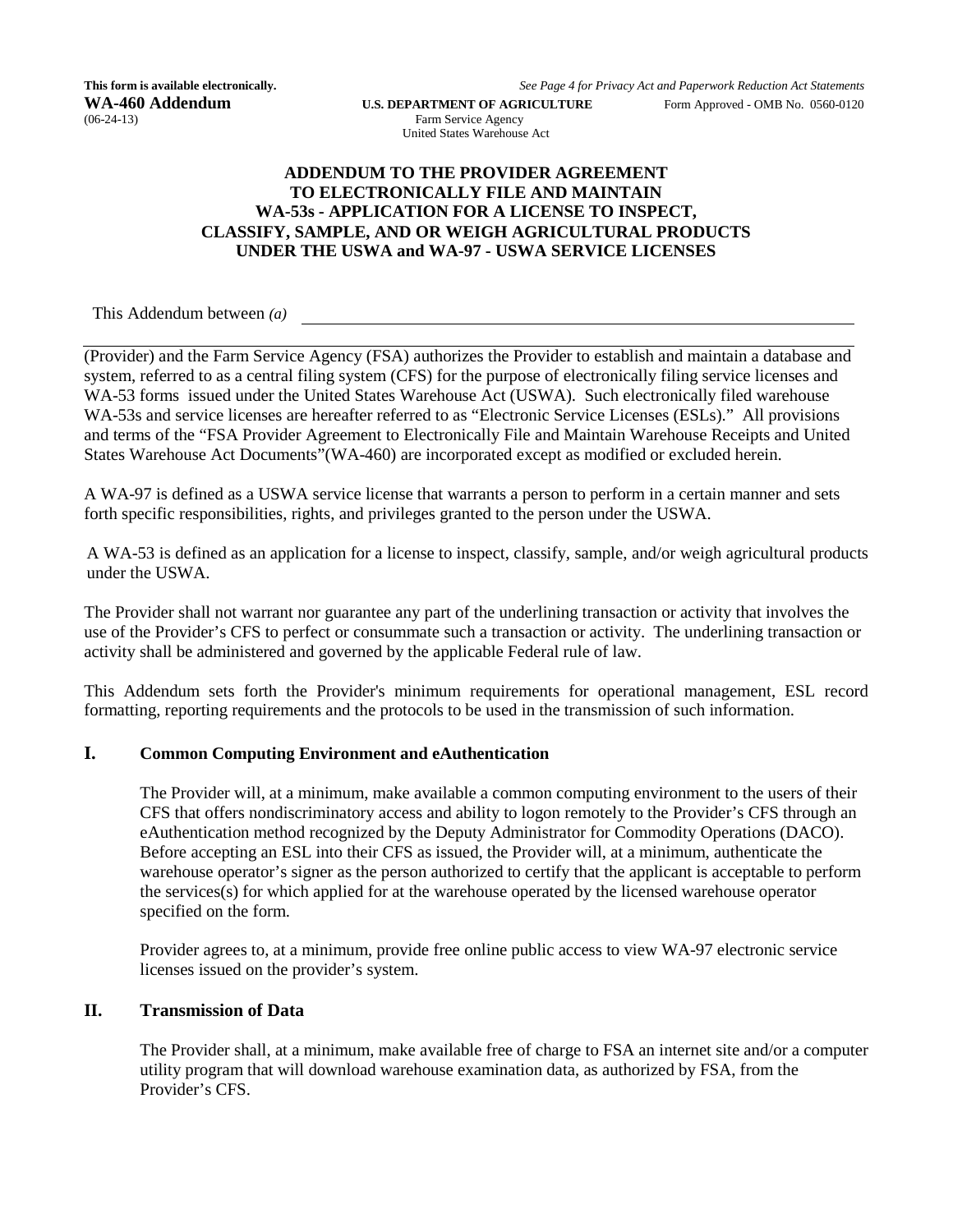## **III. Form WA-53 Requirements**

FSA, in administration of the USWA, the regulations found at 7 CFR Part 735, the Provider Agreement to Electronically File and Maintain Warehouse Receipts and United States Warehouse Act Documents and this Addendum, may at any time require the Provider to furnish information beyond the minimum requirements shown in this Addendum.

The Provider shall, at a minimum, make available the current form WA-53 for online completion.

FSA maintains the exclusive rights for final approval and issuance of all ESLs issued on the Provider's system.

## **IV. ESL Information Field Requirements**

The Provider shall, at a minimum, make available the following information fields on all ESLs that will be available to be completed by authorized USWA personnel and/or warehouse operators requesting ESLs in their CFS. The Provider shall advise warehouse operators that it is the warehouse operator's responsibility to supply the necessary data to complete each element, as applicable, when requesting an ESL. This Addendum does not restrict the number of additional fields that may be made available to the authorized users of the system.

- A. Required Information Fields
	- Master Code Legal Entity USWA license number Warehouse License Type Name of warehouse ESL status Issuance date Cancellation date Service License Number Licensee First Name Licensee Middle Name Licensee Last Name Licensed To Inspect Licensed To Weigh Licensed To Grade Licensed To Sample Licensed To Condition Location of warehouse (City) Location of warehouse (State) Warehouse Operator Name of FSA Signing Official Location Where Duties Are Performed
- B. (Reserved)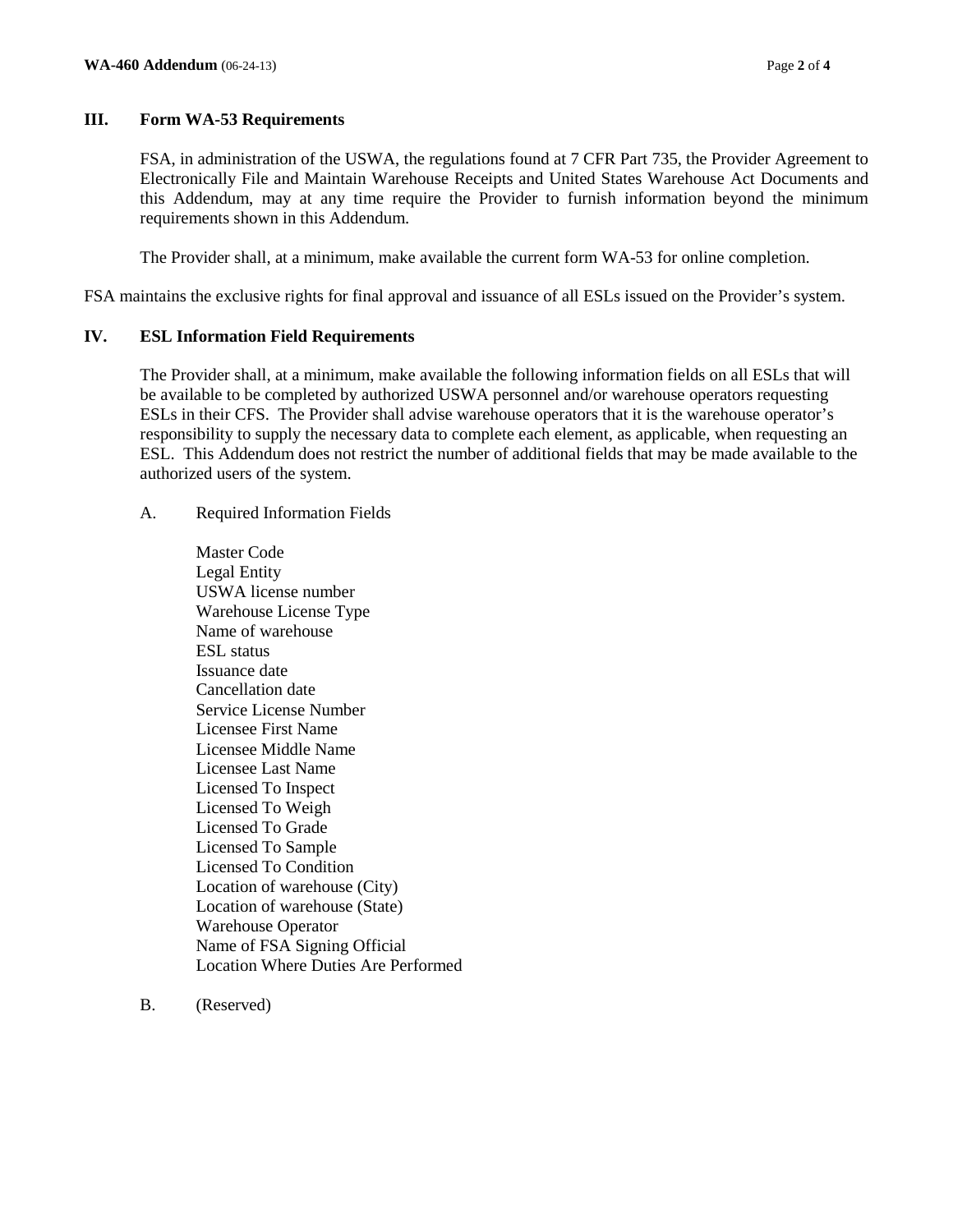#### C. Assignment of ESL Numbers

The Provider shall ensure that FSA can assign ESL numbers prior to the issuance of the license until such time that it is determined that the Provider's system can assign ESLs numbers within a range(s) assigned by DACO. The Provider's system shall ensure that ESL numbers are issued in sequential order and no duplicate ESL numbers are issued for same federal license type.

D. Trailer Files and Non-Required ESL Data or Information

The Provider shall make available to the users of their CFS, as an outside attachment to an ESL's secured data files, a trailer file that may contain non-required ESL data or information for associated business processes.

#### **VII. Contact**

Chief, Licensing Branch Warehouse Licensing and Examination Division Kansas City Commodity Office P. O. Box 419205 - Stop 9148 Kansas City, MO 64141-6205 Phone: 816-926-6474 Fax: 816-926-1774

(a) Name of Provider

(b) Signature of Provider

(c) Title of Provider

(d) Date

(e) Signature of Deputy Administrator for Commodity Operations

(f) Date